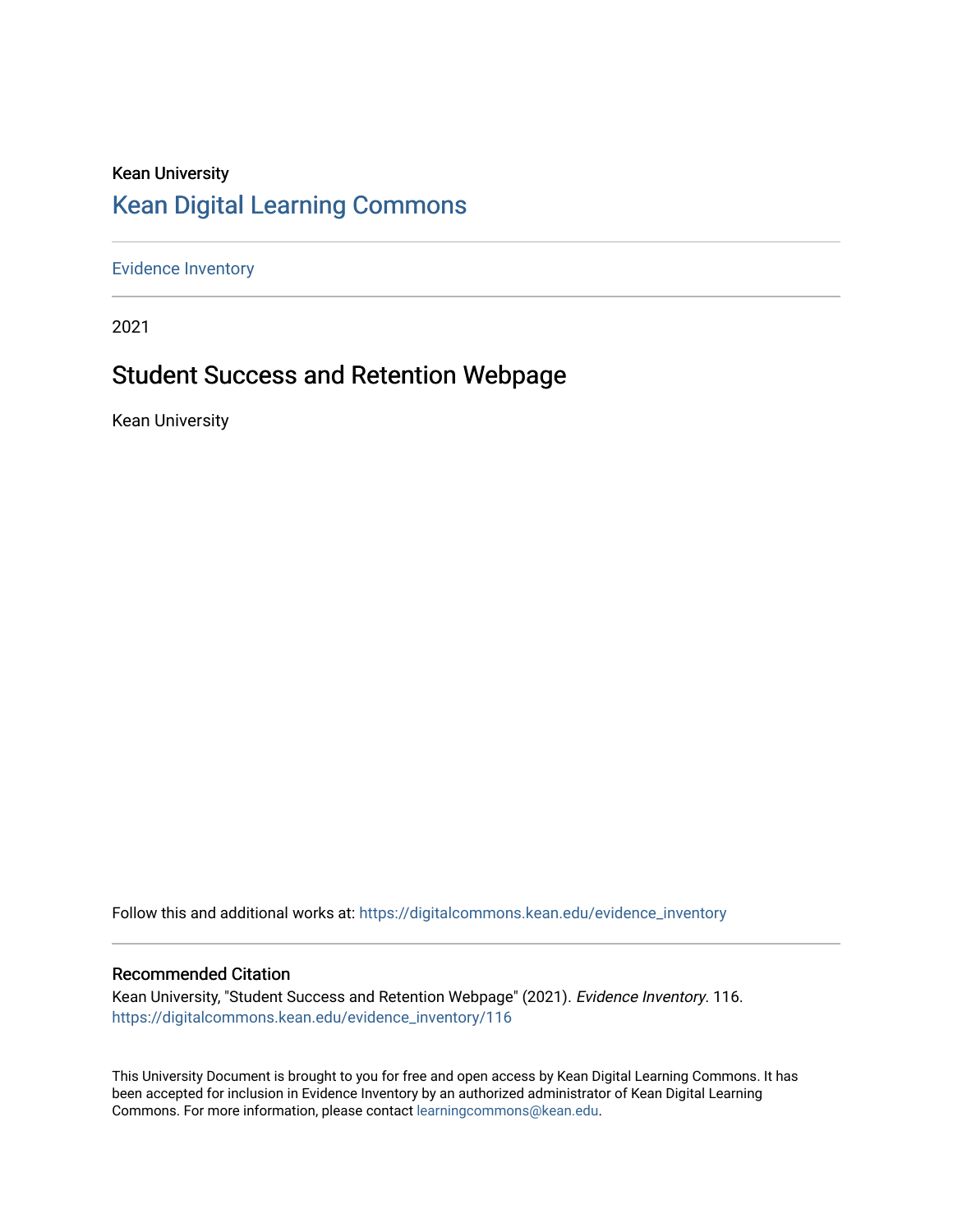### Student Success and Retention Webpage

#### Abstract

Student Success, Retention

### Keywords

Student Success, Retention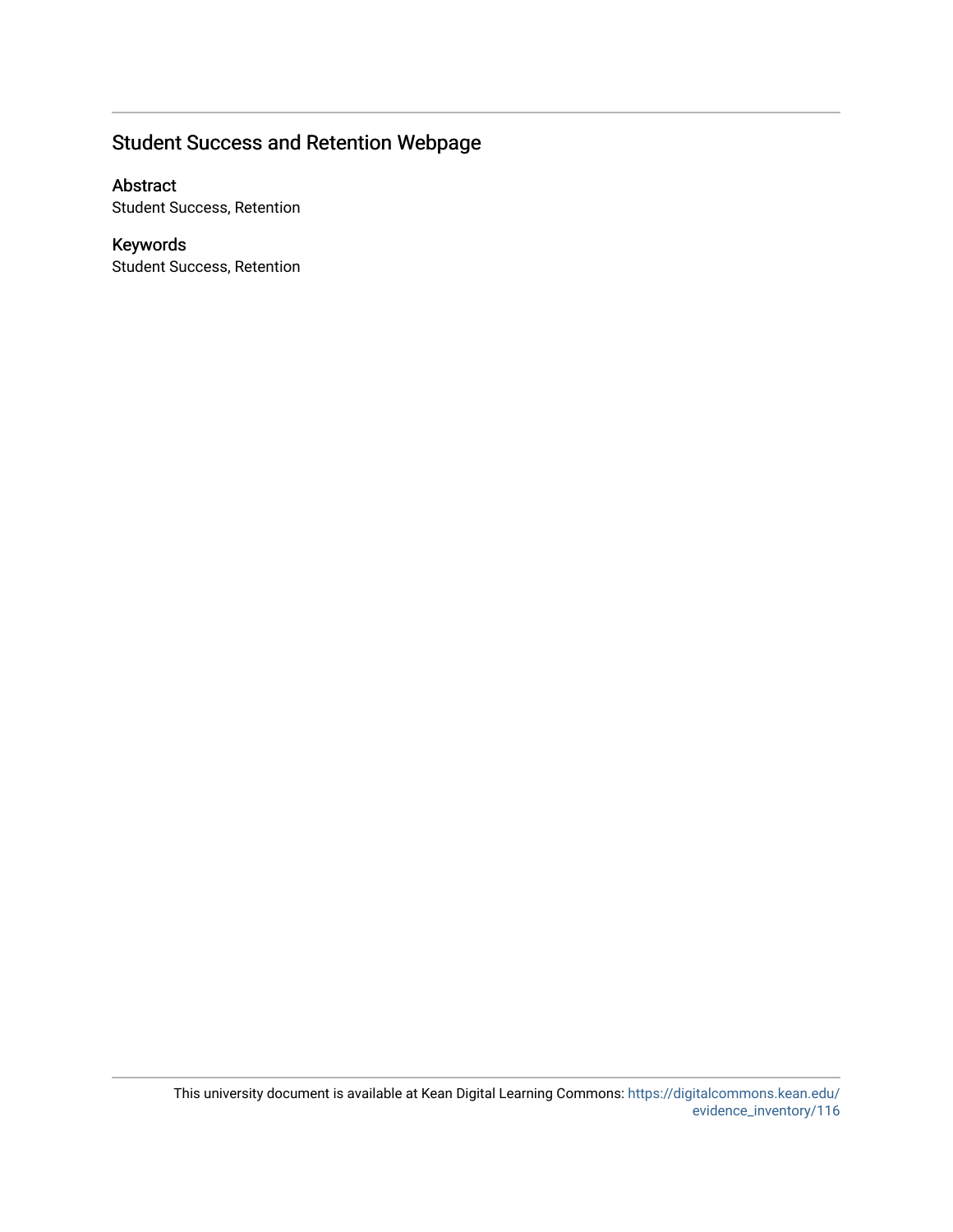## Return to Campus

All Kean students who attend classes on campus must receive a COVID-19 vaccination before the Fall 2021 semester begins. Learn more on the **[#VaxUpKean](https://www.kean.edu/vaxupkean) website**.

# Division of Student Success and Retention



Welcome to the Division of Student Success and Retention! We're dedicated to providing guidance and support to the Kean University student population as they embark on their journey toward degree completion.

Using a holistic approach, our division is proactive in reaching out to students in an attempt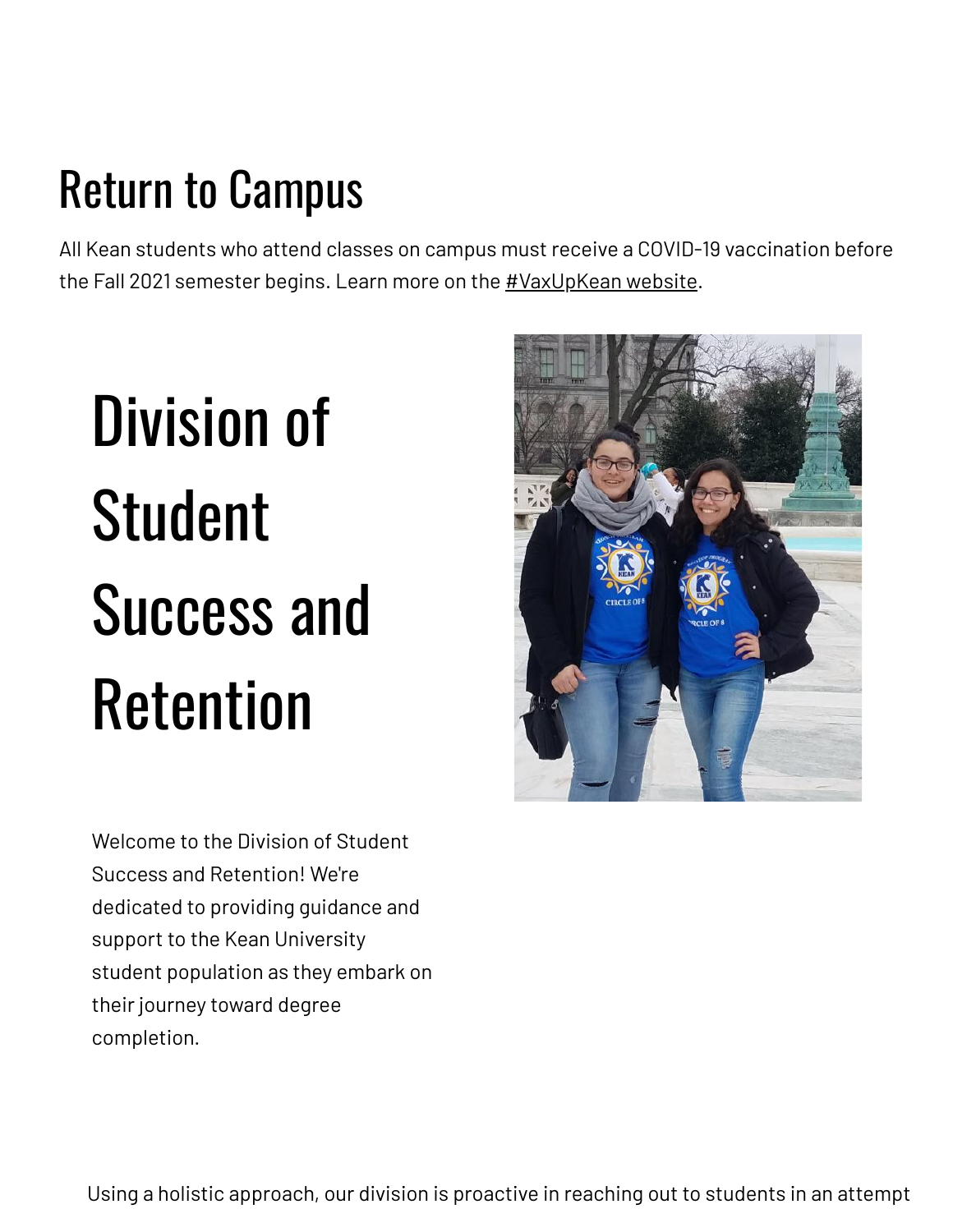to direct and assist them toward goal attainment. We work closely with all departments and divisions on campus to connect students to a network of resources that will promote academic and social success with the ultimate goal of a timely graduation.

**It is our belief that retention is every faculty and staff member's responsibility.**

### Hours of Operation

Days: Monday - Friday

Hours: 8:00 am - 5:00 pm by appointment only (see program contact list below)

Phone: (908) 737-0323

Email: success@kean.edu

- **For help with Supplemental Instruction (SI),** contact Brianna Alicchio, Coordinator of SI, at [balicchi@kean.edu,](mailto:balicchi@kean.edu) or (908) 737-0323
- **For help with Step-It-Up, Back-on-Track, Academic Probation, or Academic Dismissal,** contact Jean Brown, Retention Coordinator, at [brownj@kean.edu](mailto:brownj@kean.edu) or (908) 737-0311
- **For help with 1st Gen Scholars and First-Generation student resources, LEAP Scholars,** contact Elvis Gyan, Assistant Director of Retention Initiatives, at [egyan@kean.edu](mailto:egyan@kean.edu) or (908) 737-0361

### Division of Student Success and [Retention](https://www.kean.edu/offices/student-success-and-retention)

**Center for Advising, [Persistence](https://www.kean.edu/offices/student-success-and-retention/center-advising-persistence-and-success) and Success**

**Educational [Opportunity](https://www.kean.edu/eof) Fund (EOF)**